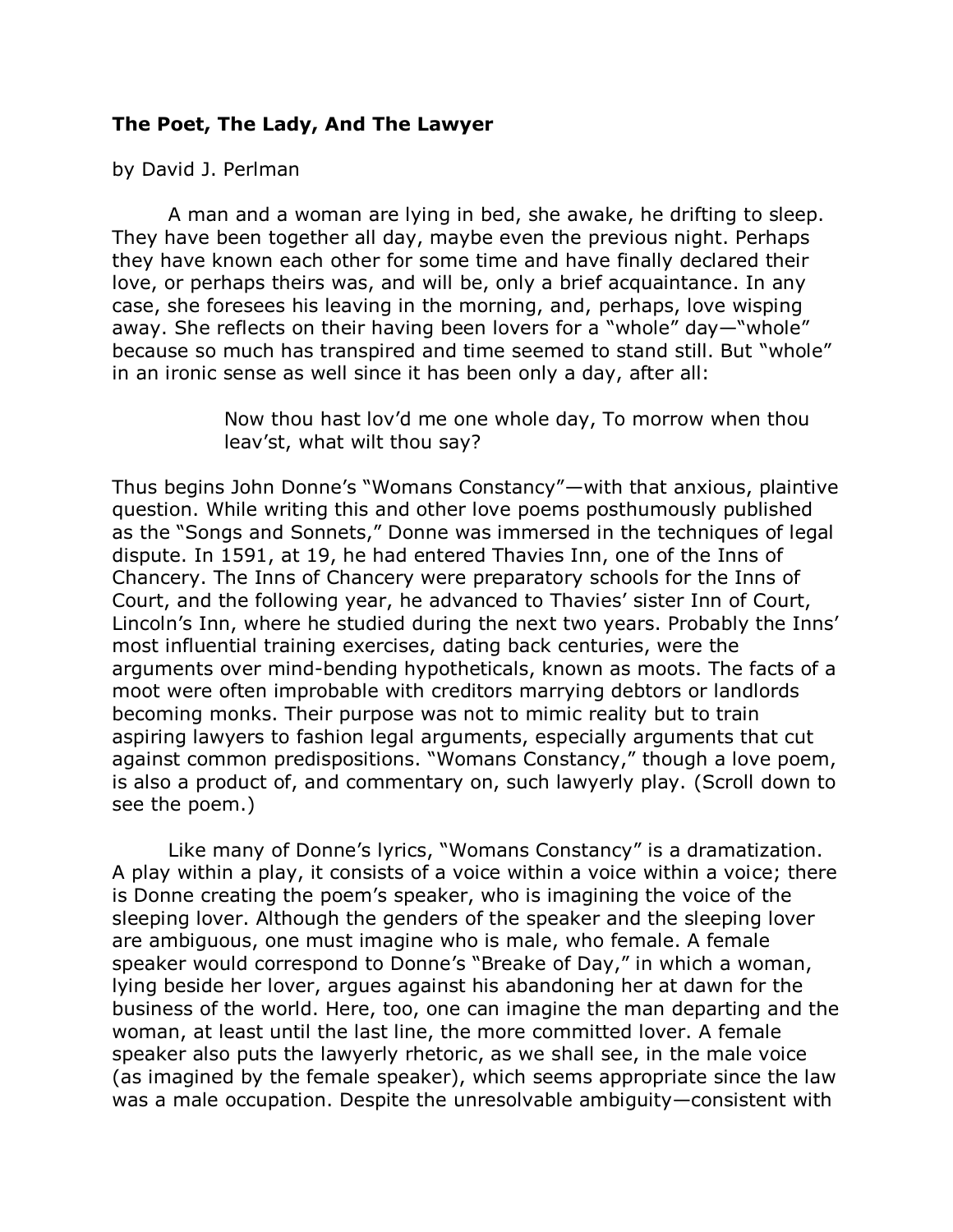the poem's underlying themes—one can identify the dramatis personae of "Womans Constancy" as the Poet, the Lady, and the Lawyer.

"What wilt thou say?" the Lady asks. Will there be a change of heart, and if so, how will the Lawyer justify it? Perhaps she asks the question because she fears the worst or perhaps she already knows theirs is only a passing union. In recreating the Lawyer's voice, in lapsing into his rhetoric, the Lady does something very lawyerly herself—she anticipates her opponent's arguments. She tests five arguments, five attempts to justify what is ultimately as irrational and unjustifiable as the weather.

Naturally, each proves inadequate; legal distinctions fail to explain or excuse a lover's change of heart. The flux and flow of life, of experienced reality and human feeling, run too deep for the limiting categories of a rational system such as law. The first rationalization immediately signals the legal character of the poem:

Wilt thou then Antedate some new made vow?

Like "postdating" a check, backdating a promise so that it will supercede another is a legalistic ploy. Typical of the practice of law, it is an effort to structure or characterize an act so that it receives positive treatment under the prevailing system of evaluation. Ironically, a specialized term like "antedate" can sometimes lend misfeasance a sense of legitimacy; a descriptive term, when it enters legal discourse, may acquire the discourse's aura of objectivity and neutrality and lose a corresponding measure of moral opprobrium. Still, the reader senses that the legal fiction of antedating, like postdating, is merely a self-interested manipulation.

Indeed, antedating a promise so that it supercedes another was likely to be unlawful in Donne's day. Edward Coke, the great Renaissance jurist, touched on antedating in one of his legal compilations. In his Third Part of the Institutes of the Laws of England, while discussing a statute concerning the conveyance of land, he described antedating as a type of forgery: "And yet if A make a feoffement by deed to B, of certaine land, and after A maketh a feoffment by deed to C of the same land with an antedate before the feoffement to B; this was adjudged to be a forgery…"

The legalistic strategy of antedating a new love commitment in order to sever the old obviously fails, and so the Lawyer moves on.

His next argument, as the Lady imagines it, is an attempt to overcome an objection to the first. Although you cannot change a vow—you cannot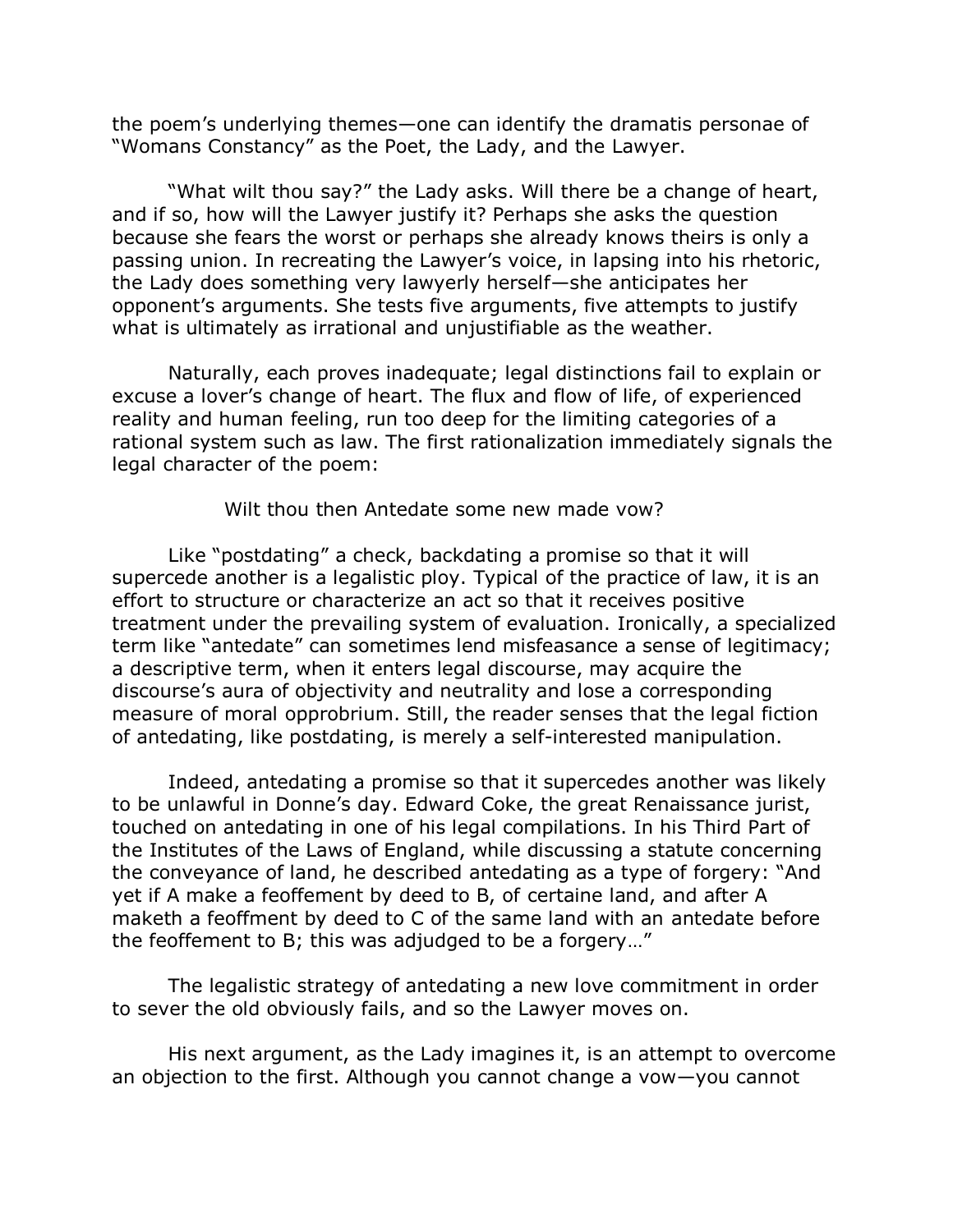even change the date it was made—each of us in some way surely changes over time.

> Or say that now We are not just those persons, which we were?

There is no need to manipulate time or propose a temporal fiction like antedating to conceive that the person who I was yesterday is not quite the same as who I am today. Since we are different people from one day to the next, and since the commitment of one person does not obligate another, I am not obligated by yesterday's promise. Obviously, this argument would undermine every commitment, legal and social, dissolving human bonds. And yet, despite its overstatement, it has, like so many legal arguments, an appealing aspect. We are indeed permitted to change our minds, at least in the emotional realm, and change may be unpredictable, beyond deliberate, conscious control. The next argument is the defense of duress; the harmful act, though committed, is excused because one was coerced into doing it. Here, the Lawyer had an arrow held to his head.

> Or, that oathes made in reverentiall feare Of Love, and his wrath, any may forsweare?

There is a religious, as well as legal, analogy here. It is reflected not only in "reverential" fear of an Old Testament "wrath" but in the dual religious/legal words of "oaths" and "forsweare." An oath, Coke wrote, in the context of legal proceedings, "is an affirmation or denniall by any Christian of any thing lawful and honest, before one or more, that have authority to give the same for advancement of truth and right, calling Almighty God to witnesse, that his testimony is true." To violate such an oath, then as now, could be perjury. But, Coke also explained, if an oath were taken outside of a judicial proceeding, its betrayal would not be perjury but the more general act of forswearing: "...fore calling him a forsworne man, no action doth lye: because the forswearing may be extrajudicial." Likewise, if the false testimony is immaterial to the point in suit, Coke observed, it is extrajudicial and not perjury. Thus, under duress, fearing a wrathful, though ironically pagan, Cupid, one may break an oath without legal consequence.

What follows is common to legal reasoning—argument by analogy:

Or, as true deaths, true maryages untie, So lovers contracts, images of those, Binde but till sleep, deaths image, them unloose?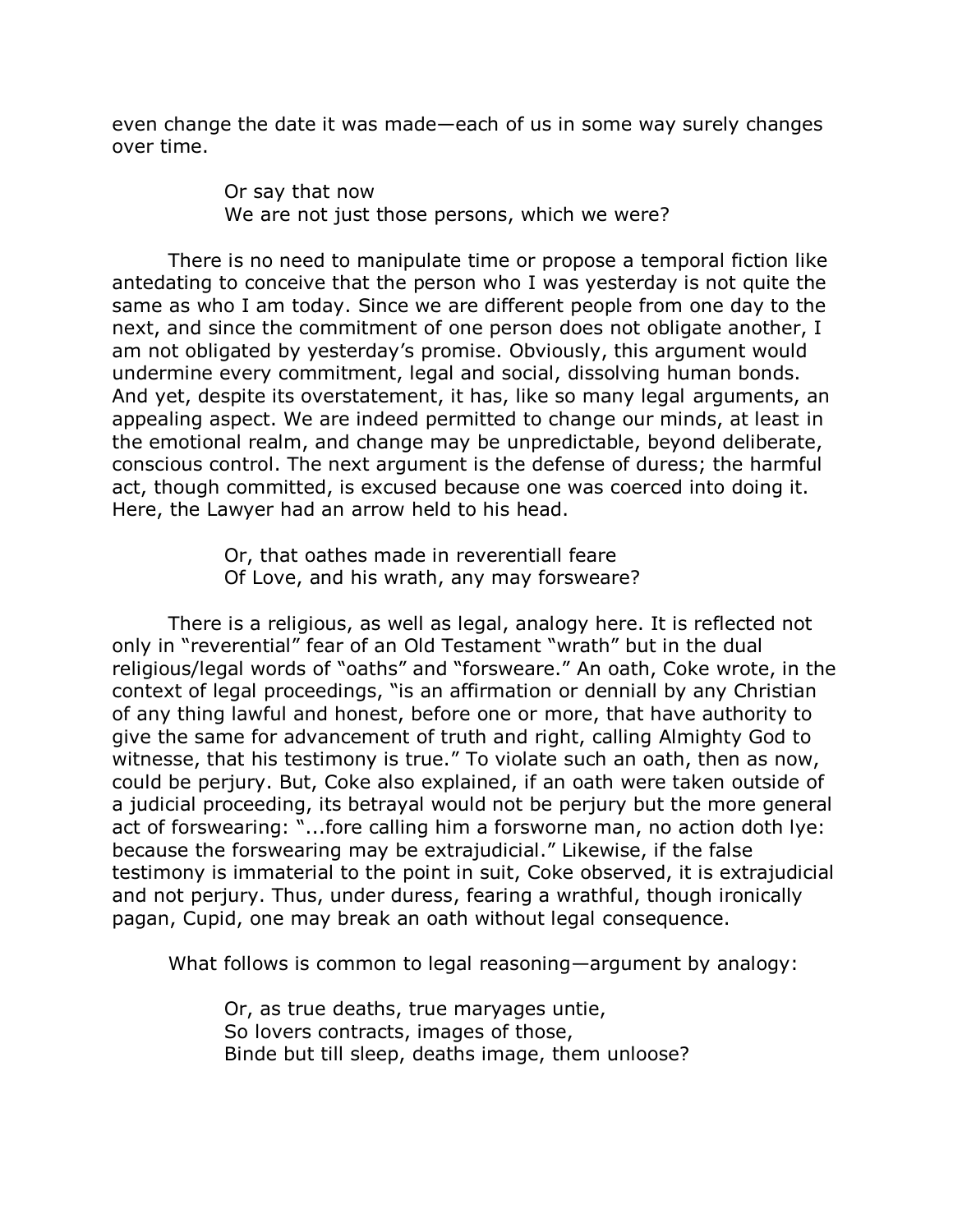Just as death terminates the marriage contract, so a night's sleep or temporary "death" terminates the less permanent lovers' contracts. While the Poet continues the legal theme with "contract," he softens the finality of love's termination by the metaphors "untie" and "unloose." The suggestion is that the cords that connect us are not severed with the abruptness of death but gently, deliberately unlaced, like clothing. The word "unloose," describing the end of the lovers' affair, also falling at the end of the line and repeating the prefix, continues the metaphor of "untie." "Unloose" also strengthens a suggestion implicit in "untie"—that with this undoing of the ties comes a new freedom; let loose, the libertine Lawyer is freer to commence the next affair. But since waking from sleep is a common, daily event, the Lady is mocking this lawyerly rationalization.

The last rationalization is the most extreme. It states, in essence, that even if not true to the Lady, at least the Lawyer will be true to himself, for he was, even from the start, committed to switching lovers.

> Or, your own end to Justifie, For having purpos'd change, and falsehood; you Can have no way but falsehood to be true?

The Lady imagines her Lawyer-lover presenting the argument as if he were forced into falsehood against his desire; he left her in order to remain faithful to his original commitment, which was "change." Breaking off the relationship after a single day was the only way to be true. The Poet's use of the word "end" at this point is characteristically double-faceted. Here the Lawyer is justifying his own end both in the sense of the *ex ante* objective he originally held, that is, the goal of "change," and the *ex post* actual conclusion or "end" of having a new beloved. Of course, the argument that the only way to be true is to be false turns argument on its head. Under this view, any conduct can find some sort of rationalistic basis: a skillful lawyer can invoke the most fundamental legal principle to achieve a result that undermines the very same principle. Reading the Lady's recitation, we sense the inadequacy of legal reasoning and argument. The fallacious arguments the Lady anticipates convey the vanity of the Lawyer ever persuading her that his change of heart is driven, or to be understood, by reason. She, at least, will not be fooled by his tedious law school nonsense.

Having anticipated these arguments, the Lady is herself skilled in the rhetoric of advocacy. Indeed, she is prepared to rebut these "scapes" escapes from both honesty and the relationship.

> Vaine Lunatique, against these scapes I could Dispute, and conquer, if I would,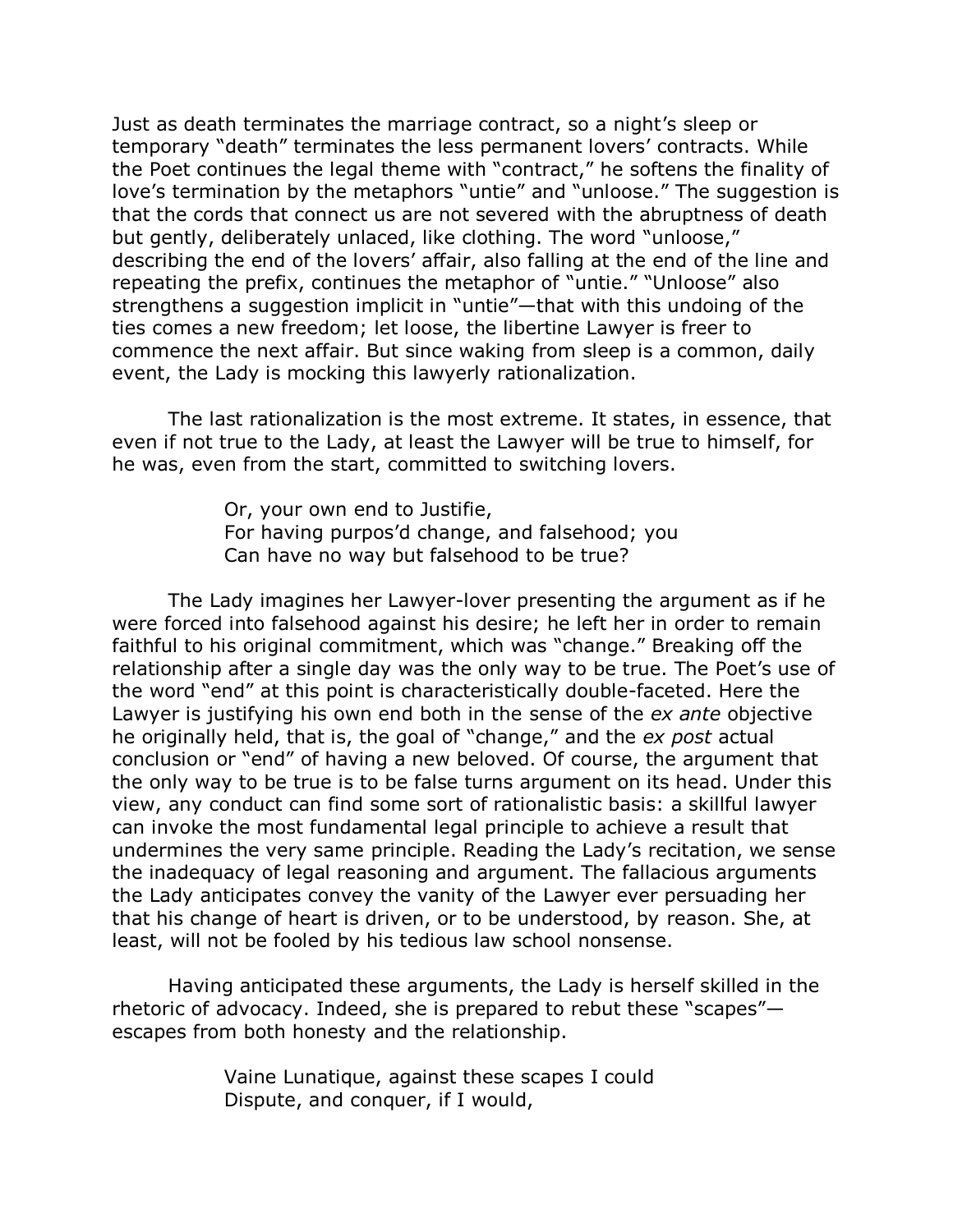The words "Vaine Lunatique," like "end," carry a double meaning. That a change of heart cannot be rationally justified makes the Lawyer's arguments "vain"—in the Lady's view—and him, ultimately, a lunatic. But it would also be vain lunacy for the Lady to "dispute" the arguments because the language and rhetoric of disputation, of law, miss the mark.

But the poem does not end here. In the last line, Donne deploys his common rhetorical trick of the swift reversal. The Lady would dispute and defeat the arguments:

> Which I abstaine to doe, For by to morrow, I may thinke so too.

She is as likely to be a libertine as her lover. Schooled at the Inns by proxy of this or other lovers, she refrains from revealing her counterarguments lest they be used against her should she herself switch sides. A consummate professional, she can argue any position. But it is her heart, her feelings, the underlying emotion, the reality of love, that remain uncertain and ineffable.

"Womans Constancy" is a commentary on law as fresh and pertinent today as the moment it was written. It raises at least three critiques. First, it suggests that law is gamesmanship, and the objective of the legal game is finding a rhetorical strategy that outwits and defeats an opponent. The Lady, like a sophisticated litigator, anticipates the opposing arguments so that she can devise "scapes." Then, she refrains from divulging the "scapes" lest they be used against her or lest her opponent develop a rebuttal. Similarly, in the world of trial practice, ideals such as equality or free speech are secondary to obtaining the outcome most desirable for a client. Ethically bound to be uncompromisingly partisan, a lawyer invokes ideals to promote self-interest. In practice, ideals are simply means to an end. We may hope that the ideals will be preserved in the neutrality of rules that hold self-interest at bay, but the rules often prove as grey and malleable as those the Lawyer invokes; no matter how strong and universal a rule appears, there always arises a factual circumstance and an advocate pleading for an exception.

The Lawyer's obligatory partisanship leads to the second character of law reflected in the poem—that legal argument begins from the desired result. Argument is always a rationale for a preconceived outcome. In the poem, the predetermined conclusion is that the Lawyer no longer loves the Lady. The Lawyer's challenge, like that of lawyers generally, is rhetorical—to develop an argument within the acknowledged system of discourse that justifies this result. Like practicing lawyers, he puts possible arguments to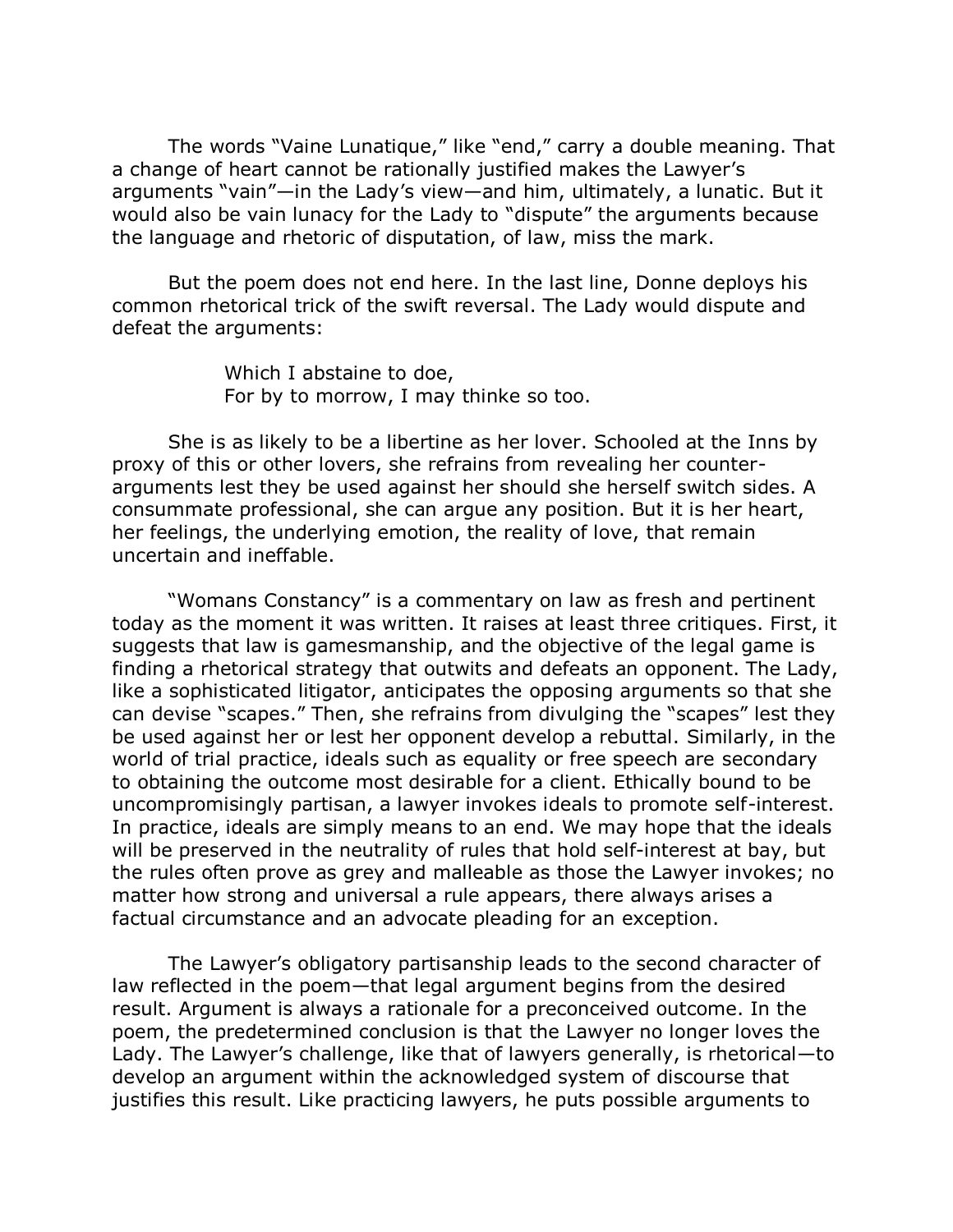the test. Although the law may, at times, pretend that its ultimate conclusions are "clear," they are far from inevitable. In Donne's day, the intractable conundrums of the moots drove home the indeterminacy and plasticity of the law.

Ironically, in an indeterminate system, such as law, working from predetermined result to the reasons for it may be the only way to think or argue effectively; only by examining alternative outcomes can one effectively comprehend and then compare alternative reasoning. As we sense from "Womans Constancy," there is a disjunction between the result and even the best rationale one can pin to it. Indeed, it is an opposing lawyer's job to identify such weaknesses or "scapes."

The idea that argument consists of a foregone result in search of a reason can be seen from another perspective: that the language of reason is inadequate to the task of justifying any result. In "Womans Constancy," the language of law and reason fall short of explaining the reality of love, its arrival and loss, its flowing current. Similarly, legal discourse fails to capture whole realms of experience. It is forever challenged to stretch beyond its established universe of terms to describe and classify human realities as protean and slippery as fleeting emotions. Did a defendant act intentionally," "recklessly" or only "negligently"? Have two people developed a relationship such that one has become a so-called "fiduciary" with all the polygenic qualities ascribed to such a being? Or perhaps the circumstances underlying the same human relationship give rise to the existence of a "contract" and its reciprocal obligations. In short, the law struggles to fit a complex world within its categories, and its categories, in turn, bend and flex to remain viable in a complex world. Inevitably, the categories reach a point of failure, where human experience does not quite fit into any one, where no explanation within the customary legal discourse really works. Just so, the Lawyer's arguments fail to justify the end of an affair.

But the poem, as a poem, is a success. It succeeds, in part, because it reaches beyond the customary discourse of poetry, beyond, say, a Petrarchan paradigm, and finds metaphor in a foreign discourse, incorporating law for its own end. Neither the discourse of poetry nor law can survive if they remain too static and insular. A specialized language, whether poetic or legal, overcomes its moments of failure by finding new words and new metaphors, and perhaps, like "Womans Constancy," borrowing and transforming another specialized discourse that is itself perpetually threatened with failure.

There is a common theory—a variant of the myth of progress—that the law changes to meet the needs of an advancing society. It generates new terms and new doctrines, so the story goes, to account for our growing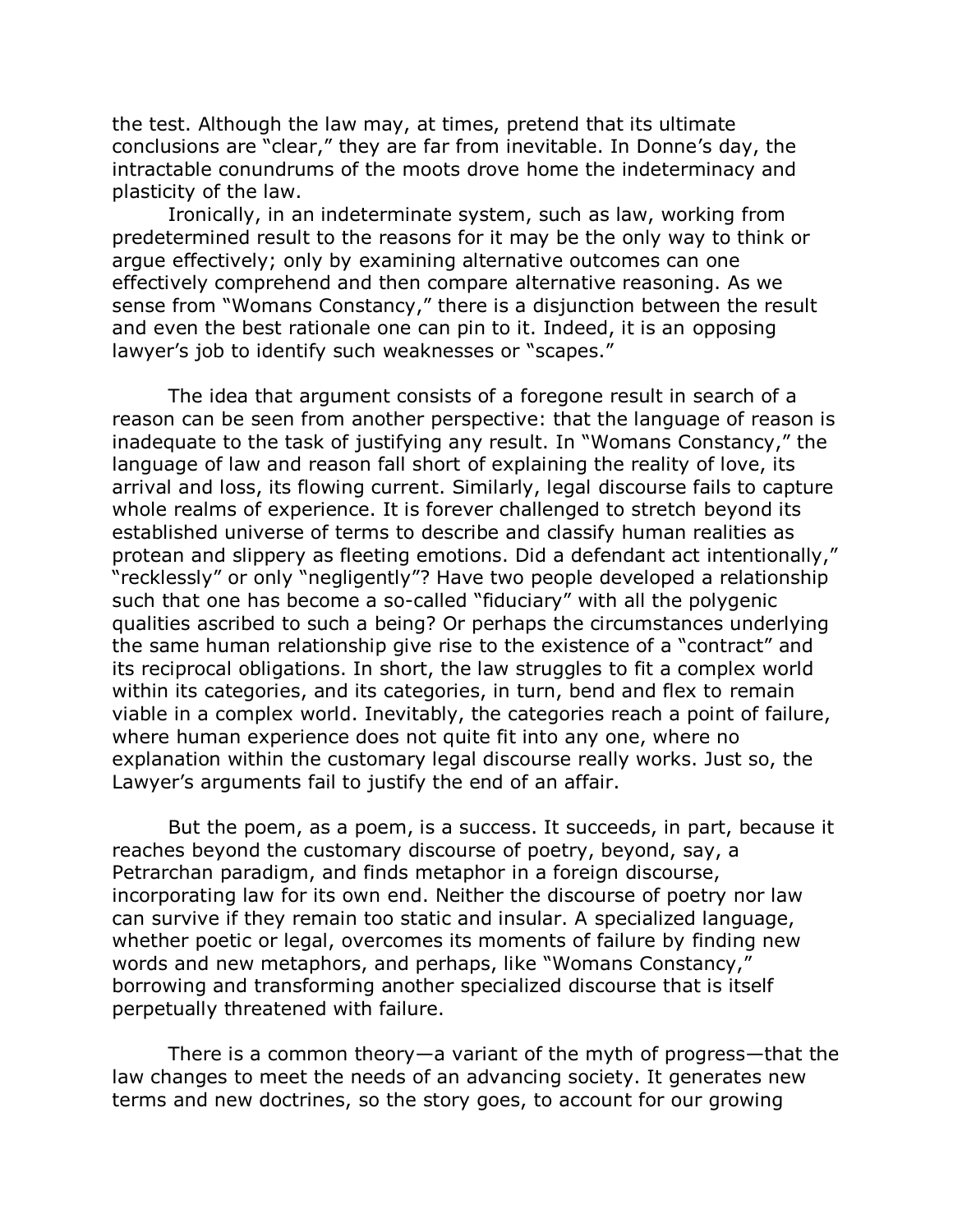political conscience or the continuing improvement of our commercial and material infrastructure. To a twenty-first-century lawyer opening a sixteenth-century law book, the unfamiliarity and seeming obsolescence of so many legal terms appear to confirm this story. But at a fundamental level, as one penetrates the linguistic barriers, the basic problems of the ancient moots look typical again—conflicts over property, for example, its ownership, appropriation, possession, use, misuse or destruction. People have butted heads, just as they have loved, in much the same way for centuries. The language of law has changed not so much to keep pace with a continuing advance toward justice or with the acquisition of ever new technologies. Rather, the law redefines its terms and invents new ones in a Sisyphian effort to pin down or, perhaps, cloak an always ineffable reality. Both lawyers and poets forever confront the Lady's challenge: "To morrow when thou leav'st, what wilt thou say?"

Womans Constancy

by John Donne

Now thou hast lov'd me one whole day, To morrow when thou leav'st, what wilt thou say? Wilt thou then Antedate some new made vow? Or say that now We are not just those persons, which we were? Or, that oathes made in reverentiall feare Of Love, and his wrath, any may forsweare? Or, as true deaths, true maryages untie, So lovers contracts, images of those, Binde but till sleep, deaths image, them unloose? Or, your own end to Justifie, For having purpos'd change, and falsehood; you Can have no way but falsehood to be true? Vaine Lunatique, against these scapes I could Dispute, and conquer, if I would, Which I abstaine to doe, For by to morrow, I may thinke so too.

## Poetry at the Inns of Court

Arthur F. Marotti's *John Donne, Coterie Poet* (1986) explains the influence of Donne's social setting on his poems. As Marotti observes, Donne wrote major love lyrics at the Inns of Court and circulated his poems in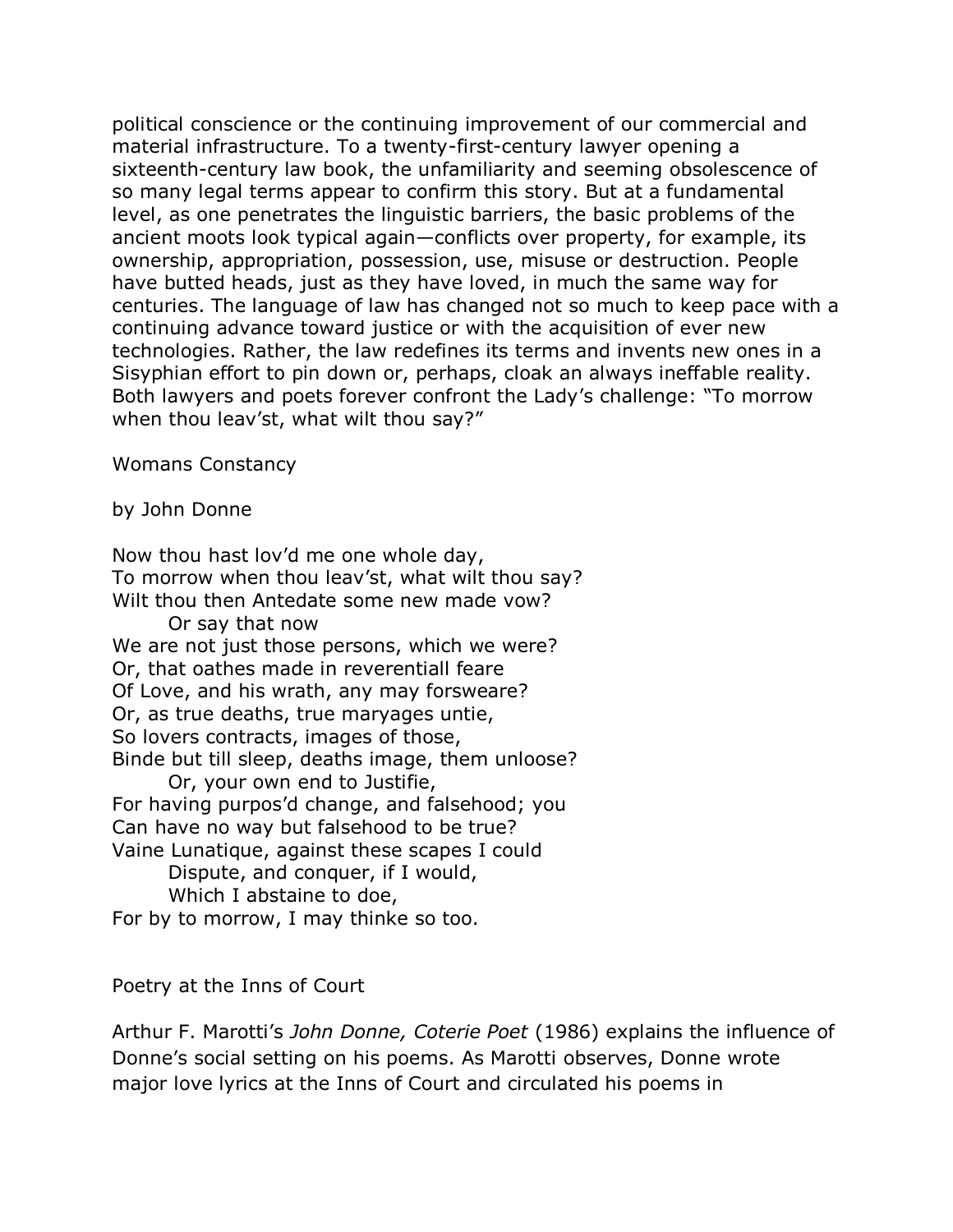manuscript. The manuscript distribution indicates that at least one intended audience was the students, who, along with Donne, were engaged in the often-extravagant exercises in argumentation. They were receptive to—if not an inspiration for—the extended conceits and dialectic character of the poems.

Also, as Marotti, observes, the Inns served not only as a legal training ground but as a finishing school and way-station on a path of social advancement, often leading to endeavors outside the law. Like students today, those at the Inns enjoyed a degree of irreverent freedom before fully conforming to the strictures and mores of the establishment. This freedom allowed for a satiric edge in literary expression, as in the masques the Inns traditionally performed and evident, too, in Donne's poems.

Poetry was also part of the social milieu of the Inns. Among the more famous poets attending the Inns other than Donne were Thomas Campion, who entered Grays Inn in 1586, and John Davies, who entered Middle Temple in 1588.

Finally, as a reflection of their freedom and sophistication, Inns' students were known for amorous adventures. As Marotti notes, "The Inns-of-Court amorist is a stock figure in the literature of late Elizabethan England."

The law is reflected in Donne's love lyrics in various ways. Sometimes, as in "Womans Constancy," it surfaces in legal diction and concepts, occasionally couched in a rhetorical style derived from legal practice ("The Legacie," "Valediction to his Booke," "Loves Exchange," "Confined Love," "Loves Deitie," "Loves Diet," "The Will"). Sometimes it is reflected merely in a rhetorical style without any direct linguistic allusion to law ("The Flea," "Loves Usury," "Lovers Infinitenesse," "Aire and Angels," "Breake of Day").

Donne satirizes his own incorporation of the language of law within the language of love in his "Satyre II." There, the poet/lawyer Coscus is described as tossing:

Like nets, or lime-twigs, wheresoever he goes,